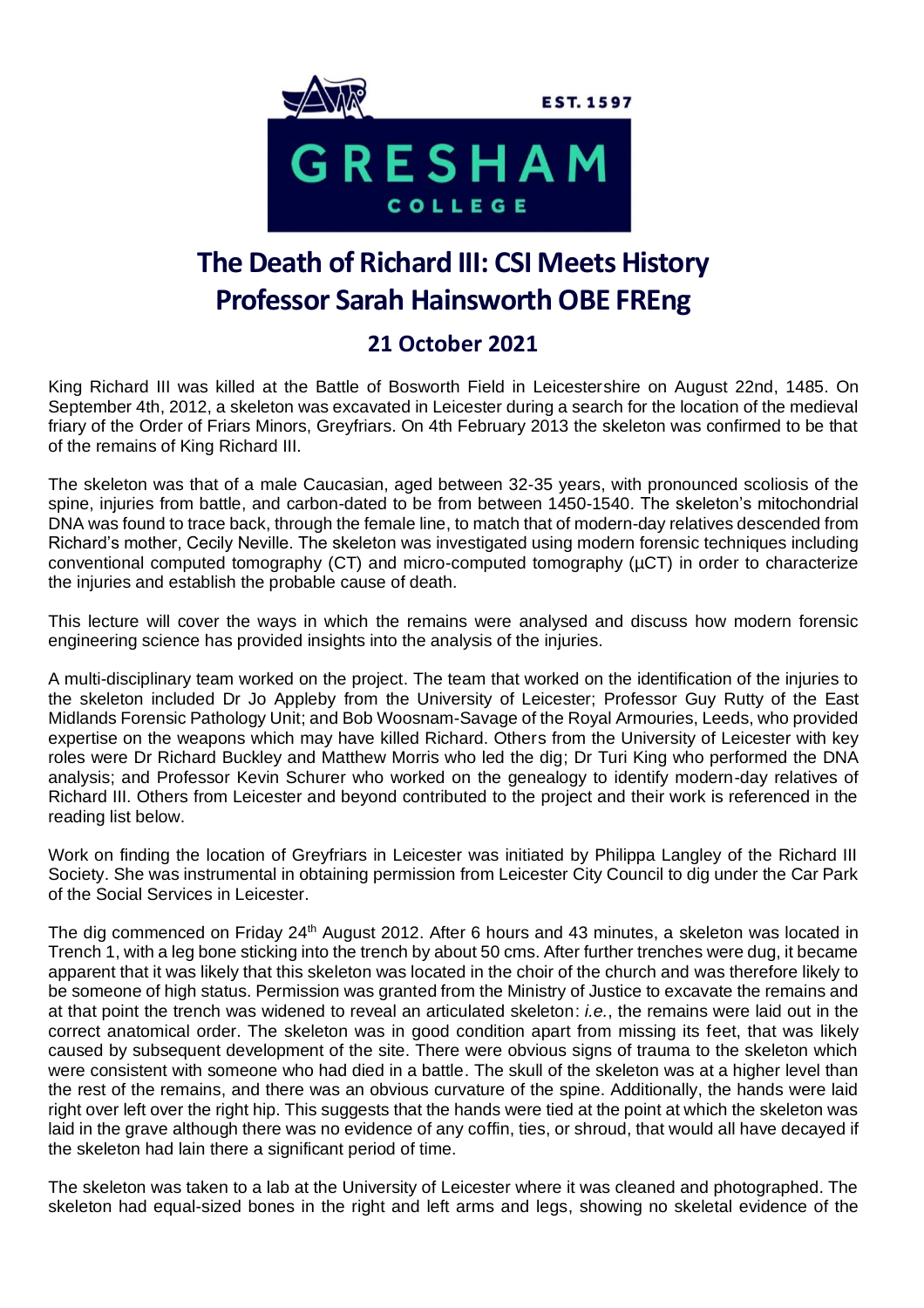

Following an initial inspection, a number of imaging techniques were used to investigate the remains. Microscopes have been an important tool for forensic scientists and engineers, where they have been used since the late 19<sup>th</sup> century for studying trace evidence from blood, semen, soil, paint and for forensic engineering investigations in determining the origins of fracture or debris for example<sup>1</sup>. Modern microscopies use light or electrons to provide image surfaces of materials. These images can go from a magnification of a few times all the way to imaging the atoms of materials, depending on the type of microscope and the sample being studied. However, the images obtained are a 2D representation of the surface being studied.

X-rays were discovered in 1895 by Wilhelm Roentgen. One of the first images that was obtained using Xrays was of his wife Bertha's hand. The contrast in the radiographic images arises from the fact that the Xray beam is attenuated (stopped) by different amounts depending on the extent to which the beam is absorbed by the different parts of the object, so the image appears as different grey levels on the detector. The first clinical use of X-rays was in February 1896 when they were used to detect a fracture of the forearm. The first use of X-rays for forensic purposes followed quickly after, in May 1896, when Professor Arthur Schuster, a Professor at Owen's College (now part of the University of Manchester), imaged one of the bullets fired by Hargreaves Hartle, into the brain of his wife Elizabeth Ann Hartley at Nelson, Lancashire, on 23 April 1896.





Figure 1: First X-ray of skeletal structure of Bertha Roentgen's left hand in 1895 $^2$ .

Figure 2: First forensic X-ray image of bullet in the base of a brain, by Arthur Schuster, 1896<sup>3</sup>

2D X-ray images have been widely used but more recently techniques have been developed that allow images to be obtained that give a 3D representation of the object being studied. X-ray computed tomography (XCT) has been used for medical purposes since the early 1970s. In this technique, the patient lays on a table which passes through a ring that contains an X-ray source and a detector that are 180˚ apart. Multiple radiographic images of the area of interest are then taken whilst the detector and source rotate around the table. The multiple images are reconstructed using software to produce a 3D representation of the area imaged. The advantage of medical XCT is that the internal organs and bone structures can be imaged; however, the resolution and magnification of the images is limited by the fixed distances between the source and the detector. Also, care has to be taken not to provide too high a radiation dose to the patient.

X-ray CT has been widely used for forensic autopsies for a number of years<sup>4</sup>. Conventional medical XCT was therefore used to image the whole skeleton, which allowed the sex, age-range, and height of the skeleton to be determined, and revealed the injuries that would have led to death. The advantage of the patient being dead in this case was that higher radiation doses could be used than with a live patient, to obtain higher resolution images.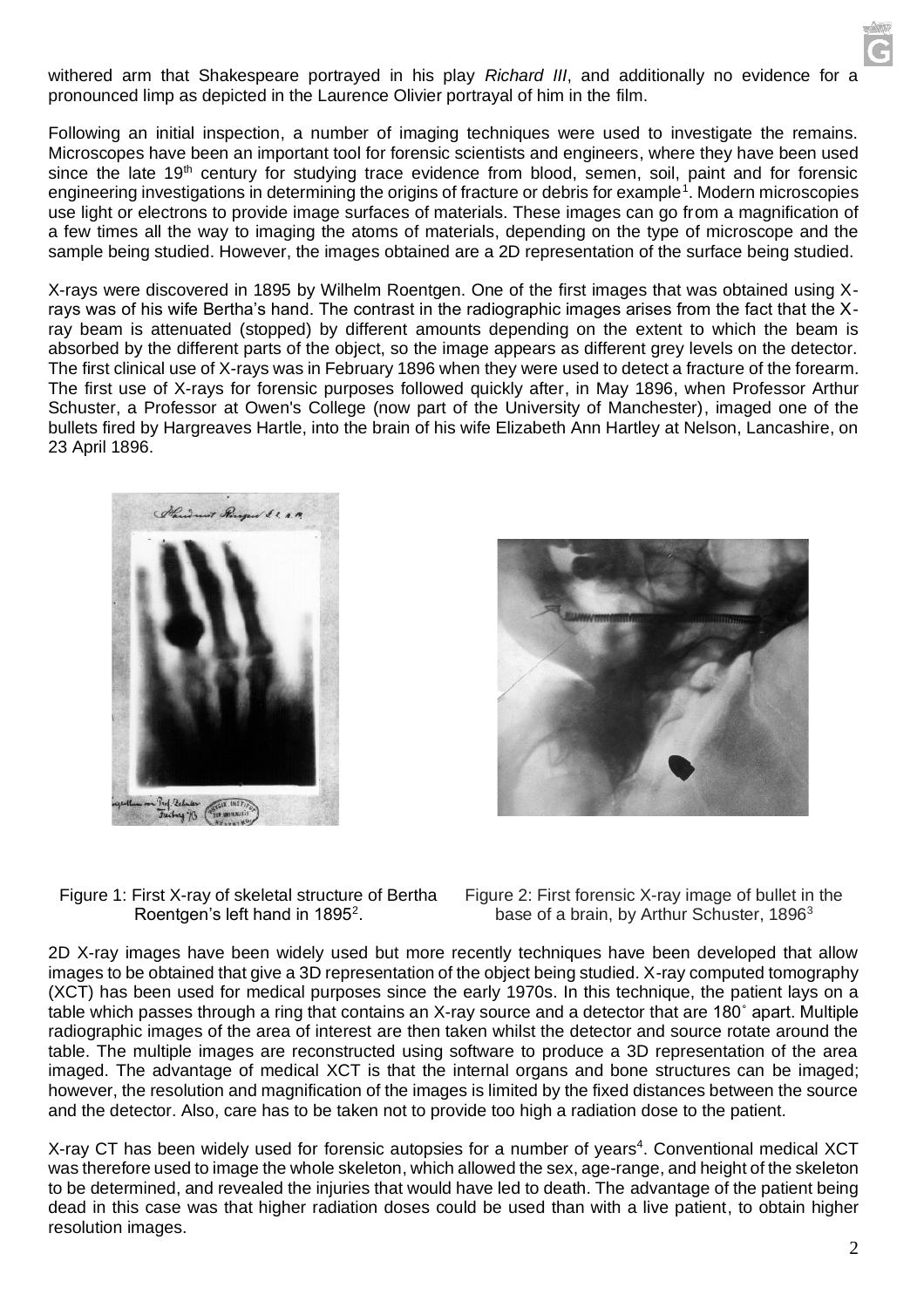The skeleton was found to be that of an adult male with a gracile (slender) build. Detailed multi-factorial analysis of specific bones gave a narrow age range for the skeleton of between 30 and 34. (Richard III was born on October 2<sup>nd</sup>, 1452, and would have been just short of his 33<sup>rd</sup> birthday on 22<sup>nd</sup> August 1485). Analysis of the spine showed that the individual suffered from adolescent-onset scoliosis that was idiopathic (*i.e.*, the cause is not known)<sup>5</sup>.

The height was estimated at 5'8" or 1.72m from measurement of the femur, which is normal forensic practice. The scoliosis however means that he would likely have appeared approximately 4" shorter than this. The right shoulder would also probably been lifted in comparison to the right, which is consistent with the John Rous account of Richard III. The height was tall for a medieval man although Richard's brother Edward IV was 6'2".

Nine injuries were found on the skull, with two additional injuries to a rib and the pelvis. All the injuries were distinct with no overlapping wounds. There was no healing of the bone around the injuries showing that they were inflicted at or near to the time of death: *i.e.*, perimortem. Three possibly fatal injuries were found, two to the back base of the skull and one to the pelvis. It is likely that the pelvic injury was inflicted after death and was the only post-mortem injury found. There was no evidence of any previously healed injuries on the skeleton. Richard III had fought at previous battles and thus if he had sustained any bony injuries, they were not sufficient to be apparent on the bones.

The injuries to the skull were:

- 1) A small rectangular wound on the right cheek with an exit injury near the nose (an in-and-out injury);
- 2) A V-shaped cut mark on the jaw which is superficial. This injury was likely caused by a knife or dagger cutting through the leather chinstrap which would have held his helmet in place. There is also an injury to the ramus of the mandible on its anterior aspect (towards the back of the jaw);
- 3) A square-shaped injury to the top of the skull, probably caused by a Rondel dagger. This would not have been life-threatening as there are bone flaps on the inside of the skull showing that it was not a deep injury to the brain.
- 4) Three shallow scallop-shaped injuries on the top of the skull. These would have been inflicted by a sharp bladed weapon, probably a sword. There are apparent striations (left by imperfections in the bladed edge) in these injuries which can be matched to show that they were probably all inflicted by the same weapon
- 5) Two large injuries to the base of the skull. One was on the right side and removed a large piece of the skull. It was most likely caused by a slicing action from a halberd (an axe edge with a spike and smaller "fluke" for digging into armour and dismounting knights). The other, on the left, also removed a piece of skull but in this case, there is also evidence that the blade penetrated through to the inner "table" or inner surface of the top of the skull, passing completely through the brain. This second injury was probably caused by a long dagger or short sword. The injuries are consistent with the description of Richard's death in the Moliner Chronicles of 1490.

Death could have arisen from either of the two large injuries to the base of the skull. The larger of the two injuries caused by the halberd may not have led to death immediately but the one where the weapon pierced through the brain would have quickly led to unconsciousness and then death.

There was a V-shaped cross-section injury to the right tenth rib which is more consistent with a fine-edged dagger than with a sword. The trauma would have been caused by a blow coming from behind and slightly to the right.

The final injury was to the pelvis which is consistent with a blade being thrust through the right buttock, probably with the skeleton lying over a horse which would give the right angle of entry. This was probably inflicted after death as an "insult" injury.

Micro-computed X-ray tomography was used to image the injuries to the skull, pelvis, and rib in greater detail. In micro-computed X-ray tomography, again multiple 2D radiographic images are taken, but the difference is that the object is rotated in small angular increments and the distance between the radiation source and the detector is movable, which allows higher resolutions and magnifications to obtained than medical XCT.

Figure 3 shows a micro-computed tomography image of the detail of injuries to the base of the skull. The area marked A is where the spine and skull join. B is a wound to the left-hand base of the skull. A blade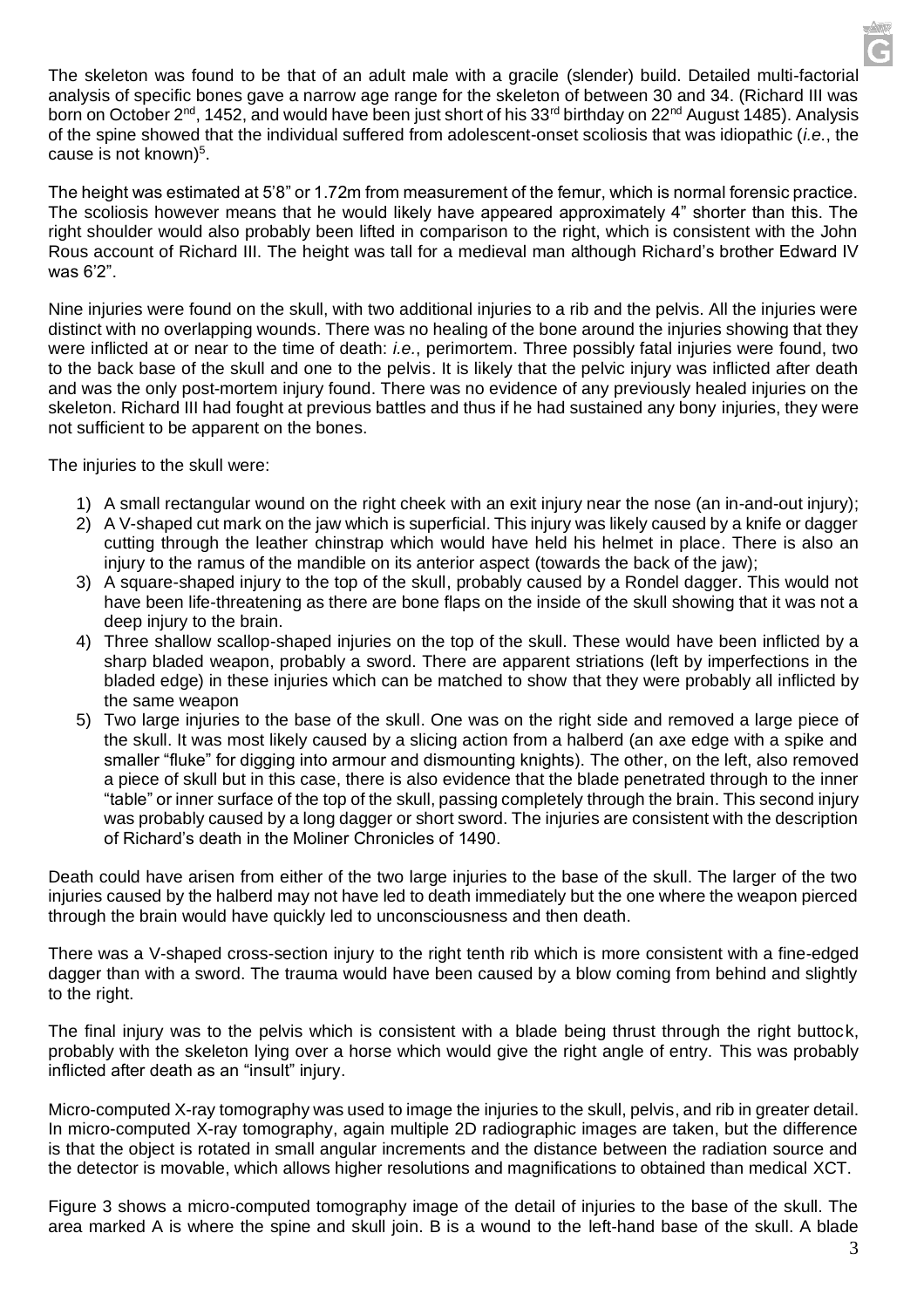penetrated through the wound, through the brain and damaged the inner table of the skull. Because of the length and size of the injury we think this was most likely caused by a short sword or long dagger. C is a large injury to the right-hand base of the skull, probably inflicted by a halberd type weapon. The detail of the micro-CT imaging is clear from the vein patterns seen on the inside of the skull. The injuries B and C could both have been fatal, and it is not possible to determine the order in which they were inflicted from imaging the skull.



Figure 3: Injuries to the base of the skull. A is where the spine meets the skull. B and C were injuries caused by bladed weapons.

In addition to the analysis of the injuries, radio-carbon dating was conducted at the Universities of Oxford and Glasgow, which when corrected for a diet high in fish and protein, gave a 95% probability that the remains could be dated to between 1450 and 1540 AD.

Mitochondrial DNA analysis and genealogy was then used to compare the DNA from the remains to those of two modern-day relatives of Richard III. Richard III's son and wife both died before he did and so there were no descendants down the Richard III line. Mitochondrial DNA is passed from mother to daughter, so in order to track this DNA line this passes from Richard to his mother, Cecily Neville, to his sister, Anne of York, and then to her descendants. The mitochondrial DNA was found to be a match between that of the skeleton and Michael Ibsen, a modern-day relative, and also with a second relative, Wendy Duldig.

At this point, the evidence was that we had found: a skeleton with evidence of battle injuries; found in the part of the church where people of high status were buried; carbon-dated to the right period; male; aged between 30 and 34 at the time of death; died between 1450 and 1540; and with mitochondrial DNA that matched modern-day relatives. A Bayesian statistical analysis showed that these were the remains of Richard III with a 99.9999% certainty<sup>6</sup>.

Further analysis and detail of all of the injuries can be found in the peri-mortem trauma paper<sup>7</sup> given in the list of further reading at the end of this article. Other outputs and literature from the project are also listed.

2022 will be the tenth anniversary of Richard III's remains being discovered in Leicester. It was a privilege to be part of the team that worked on this project.

© Professor S. V. Hainsworth 2021